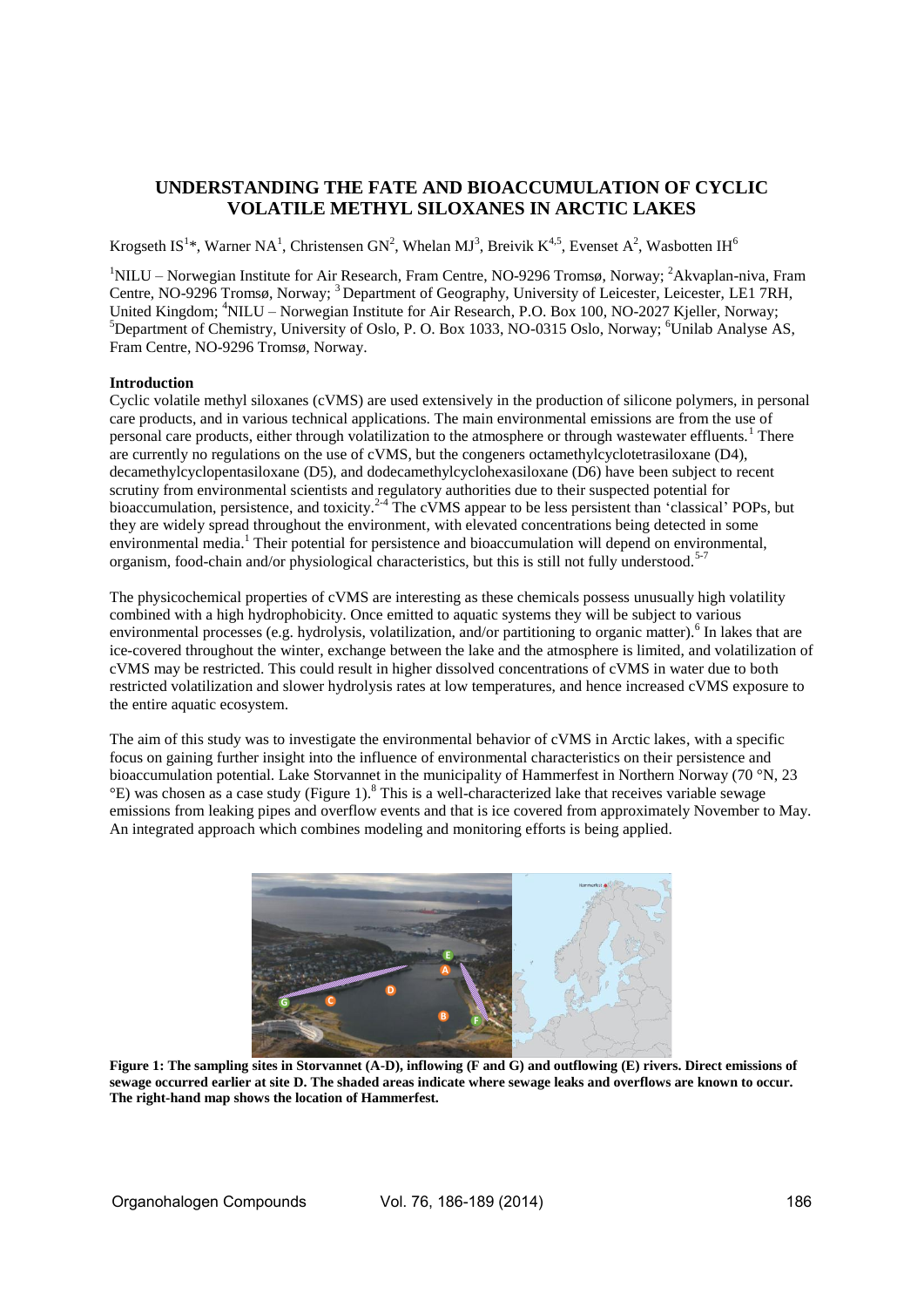#### **Materials and methods**

Initial model simulations using dynamic multimedia environmental fate and bioaccumulation models were used to explore the behavior of cVMS in the lake system including the effect of ice-cover, and also to plan the timing of the measurement campaigns. The physical environment was represented using a dynamic version of Mackay's QWASI model,9,10 parameterized for Storvannet (Figure 2). Gaseous exchange of cVMS between air and water was turned off in the model when the air temperature dropped below -2 °C to simulate ice cover in winter. Previously collated physical-chemical properties for cVMS were used as input to the model,  $\frac{11}{11}$  as well as a hypothetical constant emission scenario for 60 years. Predicted concentrations of cVMS in the dissolved water phase from the dynamic QWASI model were used as input to the dynamic bioaccumulation model ACC-Human.<sup>12</sup> Only the aquatic module of the model was used, consisting of three trophic levels represented by zooplankton, planktivorous fish, and piscivorous fish.



#### **Figure 2: Schematic illustration of the compartments and the transport and degradation processes that are included in the Dynamic QWASI model.9,10 Absorption and volatilization between air and water (red box) are only simulated in summer to simulate ice cover in winter.**

Environmental samples were collected from Storvannet in winter (March/April) 2014, and will also be collected in summer 2014. Water and surface sediment was collected from four sites in the lake. In addition, water was sampled from the two inflowing and one outflowing rivers, a sediment core was obtained from one of the lake sites in the winter season, and sewage samples were collected (Figure 1). Samples were also obtained from several trophic levels in the lake ecosystem, such as zooplankton and benthic fauna, sticklebacks, and stationary trout and char. The water and sewage samples were analyzed for cVMS using an existing static headspace method coupled to gas chromatography with mass spectrometric detection (GC-MS).<sup>13</sup> Sediment and biota were extracted using a modified version of previously established liquid extraction methods, followed by analysis on GC-MS.<sup>14,15</sup> Additional parameters such as organic carbon content in water and sediments, lipid content in biota, and stable isotopes ( $\delta^{15}N$  and  $\delta^{13}C$ ) in sediment and biota were determined. Precautionary steps were taken to minimize background contamination of cVMS in the samples, and field blanks were included for all matrices.<sup>15</sup>

#### **Results and discussion**

The initial model simulations indicated a pronounced seasonality of cVMS concentrations in water (Figure 3). The concentrations were predicted to increase during winter, with a peak at the end of the winter season followed by a rapid decline when the ice breaks up. The lowest concentrations were predicted to be at the end of the summer for D4, in early autumn for D5, and in late autumn for D6. The longer response times for the larger cVMS congeners could possibly be explained by their slower hydrolysis rate constants. The main elimination pathways of cVMS from the water column were predicted to be volatilisation and hydrolysis for D4 and D5, and volatilisation and sediment burial for D6. Only a weak seasonality was predicted for the D4 concentrations in sediment, while no seasonality was predicted for the concentrations of D5 and D6 in sediments.

The seasonality of cVMS concentrations in the water column was predicted to propagate to the food-chain (Figure 3). There was predicted to be a lag-phase in the seasonality between water and biota (D6) or between trophic levels (D4 and D5). This could potentially cause seasonal variations in bioaccumulation of cVMS in this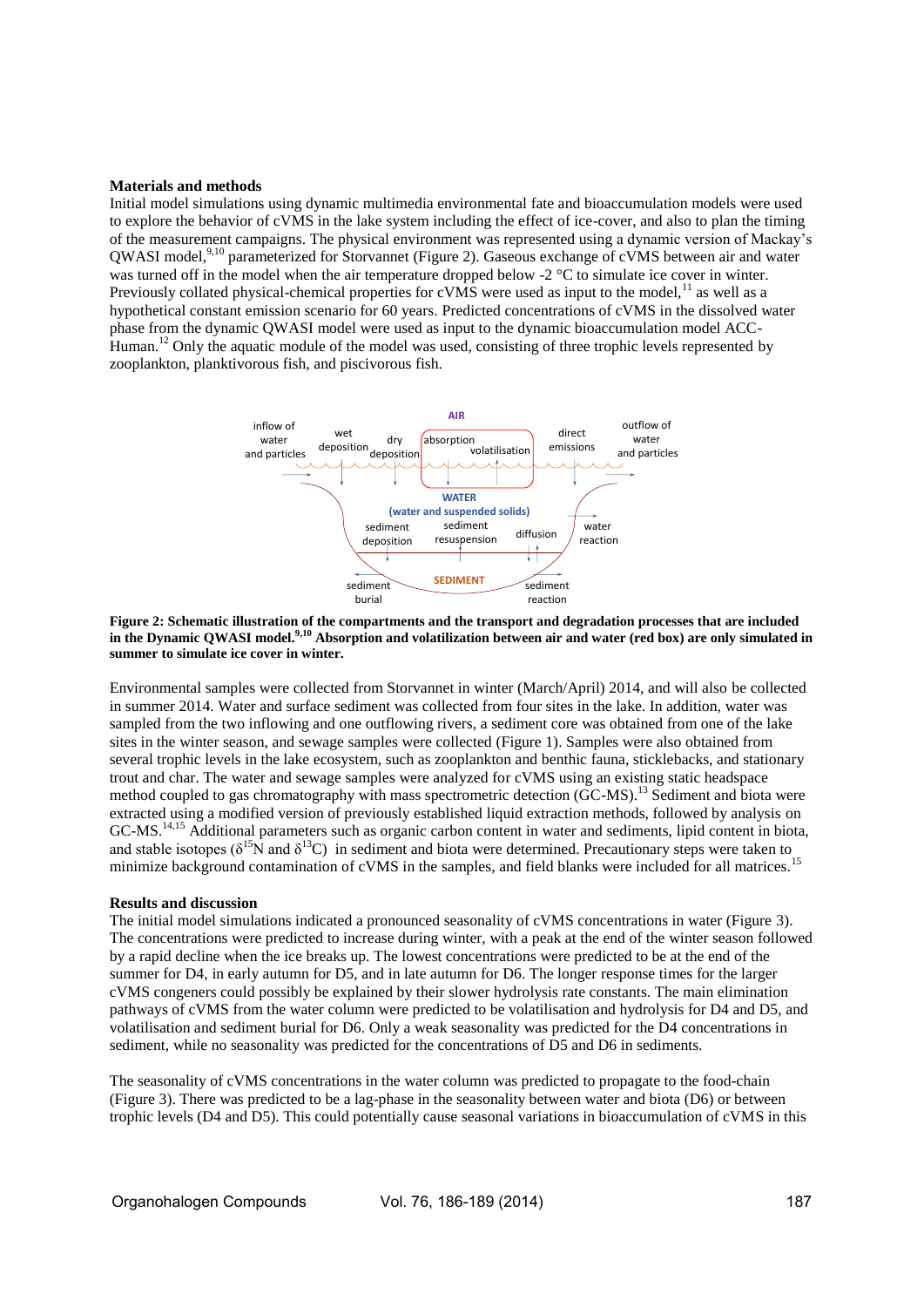system. In general, the model predicted lower lipid-normalized cVMS concentrations with higher trophic level. However, in summer, the D4 concentrations were predicted to be higher in planktivorous and piscivorous fish than in zooplankton (Figure 3).



**Figure 2: Predicted concentrations of D4, D5, and D6 in fresh water (dissolved phase, right-hand axis), zooplankton, 5-year old planktivorous fish, and 5-year old piscivorous fish (all on left-hand axis) after 60 years with hypothetical constant emissions.** 

Preliminary results from the measurement campaign in Storvannet in winter indicate that D5 and D4 are clearly present in sewage that is emitted to the lake, while D6 was often between limits of detection (LOD) and limits of quantification (LOQ) (Table 1). In the lake water, concentrations of cVMS were below or close to LODs, which indicates that cVMS could be present in the lake, but at levels below detection capabilities. Low detection is likely a result of a system that only receives variable sewage emissions from an area with a relatively low population (approximately 10 000 inhabitants), and methods that are not sensitive enough. D5 and D6 were well above method detection limits (MDL) in surface sediments in the lake, while D4 was not detected (Table 1). This illustrates that cVMS residence time in the water phase is not long, and that their fate in the lake system will be driven by the sediment compartment where concentrations are higher and residence times longer. In the sediment core, there was a clear trend of decreasing D5 concentrations with depth.

| Table 1: Limits of detection (LOD) and quantification (LOO) for cVMS. LOD and LOO for water (ng/L) were                  |
|--------------------------------------------------------------------------------------------------------------------------|
| calculated as the average level in the field blanks plus 3 and 10 times the standard deviation of the level in the field |
| blanks ( $n = 16$ ). Preliminary method detection limits (MDL, ng/g ww) for sediments were calculated based on           |
| reference sediment with low concentrations of cVMS that was brought to the field $(n=3)$ . <sup>15</sup>                 |

|     | Water/sewage $(ng/L)$ |      | Sediment $(ng/gww)$ |
|-----|-----------------------|------|---------------------|
|     | LOD                   |      | MDI                 |
| D4  | 6.5                   | 13.4 | 3.9                 |
| D5  | 10.4                  | 21.7 | 0.4                 |
| 1)6 | 18.8                  |      | 18                  |

This project is still in an early stage. However, the initial model simulations already provide insight into potential mechansims that could drive variations in the persistence and bioaccumulation potential of cVMS at high latitudes. Further work will focus on finalizing the measurement data from Lake Storvannet, and comparing these data with the model predictions. Moreover, model simulations with emission estimates and food-chain characteristics that are more specifically parameterized for the study site will be carried out, as well as exploration of model design, assumptions, and sensitivity. This iterative integration of models and measurements will facilitate the development of a holistic and mechanistic explanation of the environmental behavior of cVMS